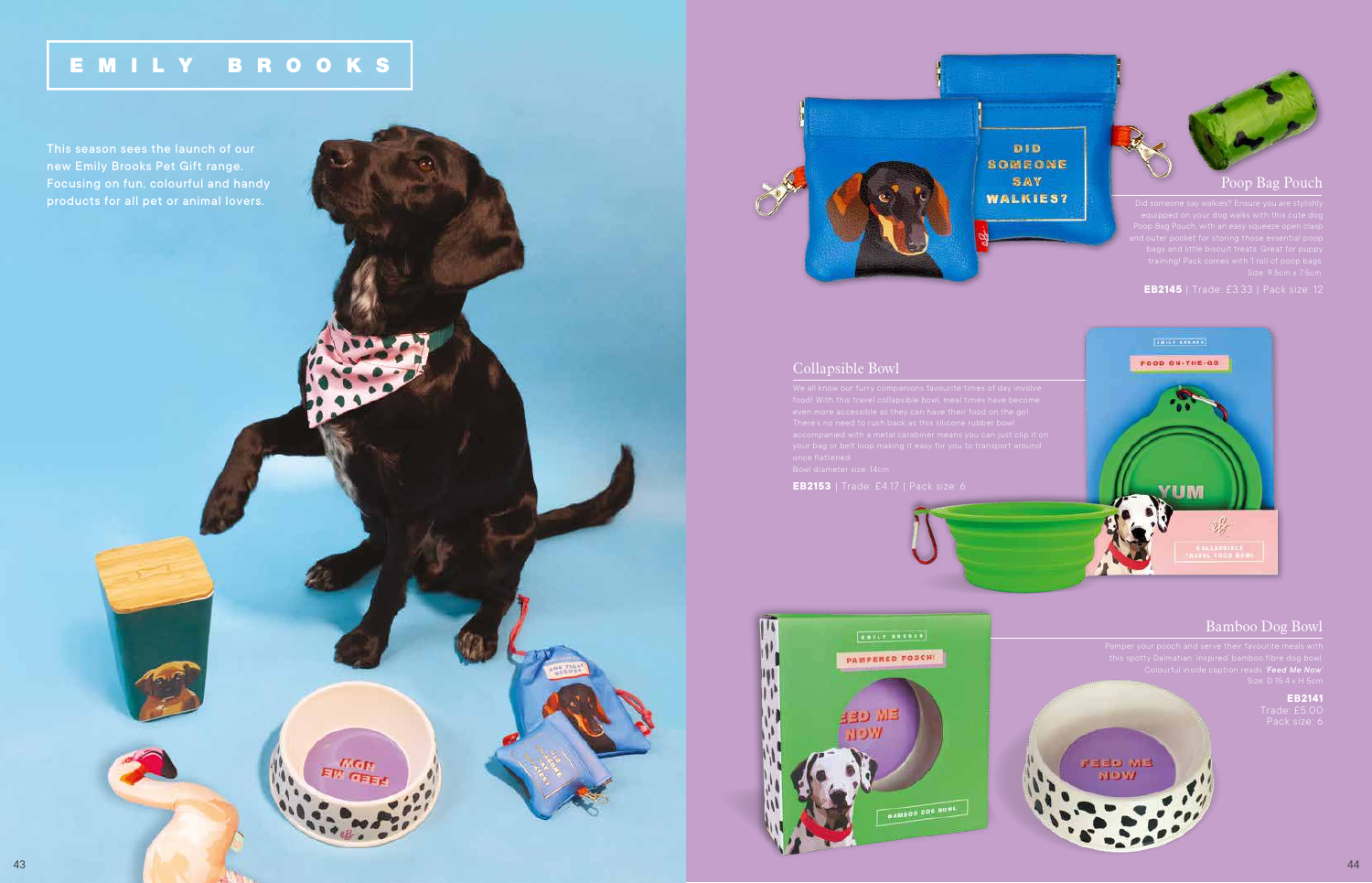#### Make Your Own Dog Treat Kit

**EB2147** | Trade: £5.00 | Pack size: 12



#### Cat Storage Pot

**EB2144**







**EB2146** 

#### Flamingo Plush Toy

**EB2152**

#### Toucan Plush Toy

**EB2142**